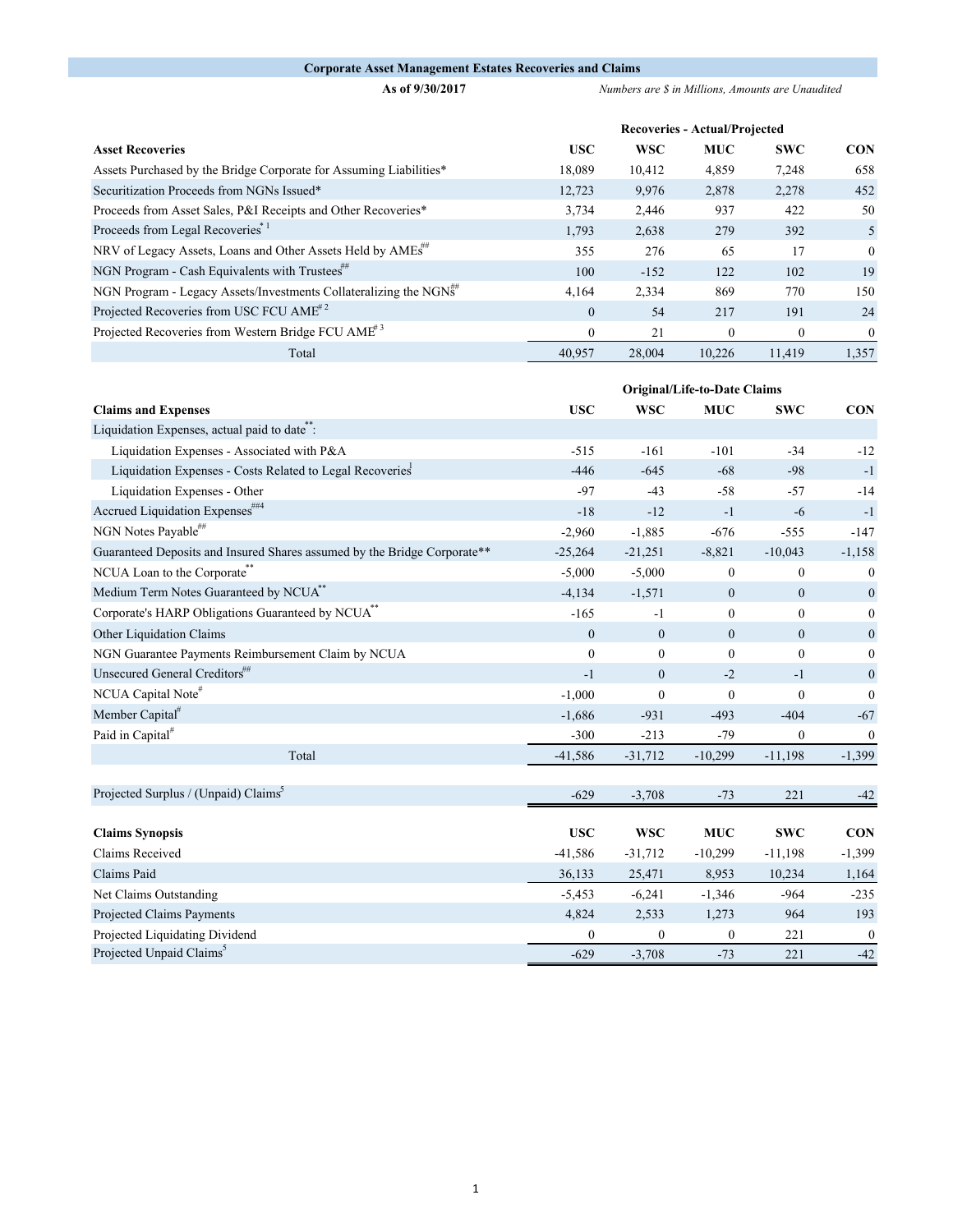|                                                    | <b>Corporate Asset Management Estates Recoveries and Claims</b> |                  |                                                   |                                          |                  |                  |
|----------------------------------------------------|-----------------------------------------------------------------|------------------|---------------------------------------------------|------------------------------------------|------------------|------------------|
|                                                    | As of 9/30/2017                                                 |                  | Numbers are \$ in Millions, Amounts are Unaudited |                                          |                  |                  |
| <b>Fiduciary Assets</b>                            |                                                                 | <b>USC</b>       | <b>WSC</b>                                        | <b>MUC</b>                               | <b>SWC</b>       | <b>CON</b>       |
| Cash and Cash Equivalents                          |                                                                 | 305              | $-152$                                            | 122                                      | 208              | 19               |
| Legacy Assets                                      |                                                                 | 355              | 264                                               | 20                                       | 17               | $\boldsymbol{0}$ |
| Legacy Assets/Investments Collateralizing the NGNs |                                                                 | 4,164            | 2,334                                             | 869                                      | 770              | 150              |
| Loans                                              |                                                                 | $\overline{0}$   | 13                                                | 44                                       | $\mathbf{0}$     | $\mathbf{0}$     |
| Receivable from AMEs                               |                                                                 | $\mathbf{0}$     | $\boldsymbol{0}$                                  | $\boldsymbol{0}$                         | $\mathbf{0}$     | $\mathbf{0}$     |
| Other Fiduciary Assets                             |                                                                 | $\mathbf{0}$     | $\boldsymbol{0}$                                  | $\overline{0}$                           | $\mathbf{0}$     | $\boldsymbol{0}$ |
| <b>Total Fiduciary Assets</b>                      |                                                                 | 4,824            | 2,458                                             | 1,056                                    | 995              | 169              |
| <b>Fiduciary Liabilities</b>                       |                                                                 |                  |                                                   |                                          |                  |                  |
| Accrued Expenses and Payables                      |                                                                 | $-18$            | $-12$                                             | $-1$                                     | $-6$             | $-1$             |
| <b>NGNs</b>                                        |                                                                 | $-2,960$         | $-1,885$                                          | $-676$                                   | $-555$           | $-147$           |
| Due to NGN Trusts                                  |                                                                 | $\mathbf{0}$     | $\boldsymbol{0}$                                  | $\mathbf{0}$                             | $\mathbf{0}$     | $\mathbf{0}$     |
| <b>Unsecured Claims</b>                            |                                                                 | $\boldsymbol{0}$ | $\boldsymbol{0}$                                  | $\boldsymbol{0}$                         | $\boldsymbol{0}$ | $\overline{0}$   |
| Due to TCCUSF <sup>11</sup>                        |                                                                 | $-9$             | $-3,200$                                          | $-97$                                    | $\mathbf{0}$     | $-21$            |
| <b>Total Fiduciary Liabilities</b>                 |                                                                 | $-2,987$         | $-5,097$                                          | $-774$                                   | $-560$           | $-168$           |
| Total Fiduciary Net Assets / (Liabilities)         |                                                                 | 1,837            | $-2,639$                                          | 282                                      | 434              | $\boldsymbol{0}$ |
|                                                    |                                                                 |                  |                                                   | Analysis of Claim Payments <sup>12</sup> |                  |                  |
| <b>B1</b> - Liquidation Expenses                   |                                                                 | <b>USC</b>       | <b>WSC</b>                                        | <b>MUC</b>                               | <b>SWC</b>       | <b>CON</b>       |
|                                                    | Original Amount                                                 | 1,076            | 860                                               | 228                                      | 195              | 28               |
|                                                    | Amount Paid to Date                                             | $-1,058$         | $-848$                                            | $-227$                                   | $-190$           | $-27$            |
|                                                    | Current Unpaid Balance                                          | 18               | 12                                                | $\mathbf{1}$                             | 6                | $\mathbf{1}$     |
|                                                    | Projected Repayment                                             | $-18$            | $-12$                                             | $-1$                                     | -6               | $-1$             |
|                                                    | Projected Amount Unpaid                                         | $\mathbf{0}$     | $\boldsymbol{0}$                                  | $\boldsymbol{0}$                         | $\boldsymbol{0}$ | $\boldsymbol{0}$ |
|                                                    |                                                                 |                  |                                                   |                                          |                  |                  |
| <b>B2-Wages and Salaries</b>                       |                                                                 |                  |                                                   |                                          |                  |                  |
|                                                    | Original Amount                                                 | $\boldsymbol{0}$ | $\boldsymbol{0}$                                  | $\boldsymbol{0}$                         | $\mathbf{0}$     | $\mathbf{0}$     |
|                                                    | Amount Paid to Date                                             | $\boldsymbol{0}$ | $\boldsymbol{0}$                                  | $\boldsymbol{0}$                         | $\bf{0}$         | $\boldsymbol{0}$ |
|                                                    | Current Unpaid Balance                                          | $\boldsymbol{0}$ | $\mathbf{0}$                                      | $\overline{0}$                           | $\mathbf{0}$     | $\boldsymbol{0}$ |
|                                                    | Projected Repayment                                             | $\boldsymbol{0}$ | $\mathbf{0}$                                      | $\boldsymbol{0}$                         | $\mathbf{0}$     | $\boldsymbol{0}$ |
|                                                    | Projected Amount Unpaid                                         | $\boldsymbol{0}$ | $\mathbf{0}$                                      | $\boldsymbol{0}$                         | $\mathbf{0}$     | $\mathbf{0}$     |
| <b>B4</b> - Due to Government <sup>6</sup>         |                                                                 |                  |                                                   |                                          |                  |                  |
|                                                    | Original Amount                                                 | 34,550           | 27,601                                            | 8,459                                    | 9,772            | 1,127            |
|                                                    | Amount Paid to Date                                             | $-34,550$        | $-24,623$                                         | $-8,459$                                 | $-9,772$         | $-1,127$         |
|                                                    | Current Unpaid Balance                                          | $\mathbf{0}$     | 2,978                                             | $\overline{0}$                           | $\mathbf{0}$     | $\boldsymbol{0}$ |
|                                                    | Projected Repayment                                             | $\boldsymbol{0}$ | $-636$                                            | $\boldsymbol{0}$                         | $\bf{0}$         | $\boldsymbol{0}$ |
|                                                    | Projected Amount Unpaid                                         | $\boldsymbol{0}$ | 2,342                                             | $\overline{0}$                           | $\mathbf{0}$     | $\mathbf{0}$     |
| <b>B5</b> - Due to General Creditors <sup>7</sup>  |                                                                 |                  |                                                   |                                          |                  |                  |
|                                                    | Original Amount                                                 | $\mathbf{1}$     | $\boldsymbol{0}$                                  | $\overline{c}$                           | $\mathbf{1}$     | $\mathbf{0}$     |
|                                                    | Amount Paid to Date                                             | $-1$             | $\boldsymbol{0}$                                  | $\mbox{-}2$                              | $-1$             | $\mathbf{0}$     |
|                                                    | <b>Current Unpaid Balance</b>                                   | $\mathbf{0}$     | $\overline{0}$                                    | $\overline{0}$                           | $\mathbf{0}$     | $\mathbf{0}$     |
|                                                    | Projected Repayment                                             | $\boldsymbol{0}$ | $\boldsymbol{0}$                                  | $\boldsymbol{0}$                         | $\boldsymbol{0}$ | $\boldsymbol{0}$ |
|                                                    | Projected Amount Unpaid                                         | $\boldsymbol{0}$ | $\mathbf{0}$                                      | $\overline{0}$                           | $\overline{0}$   | $\mathbf{0}$     |